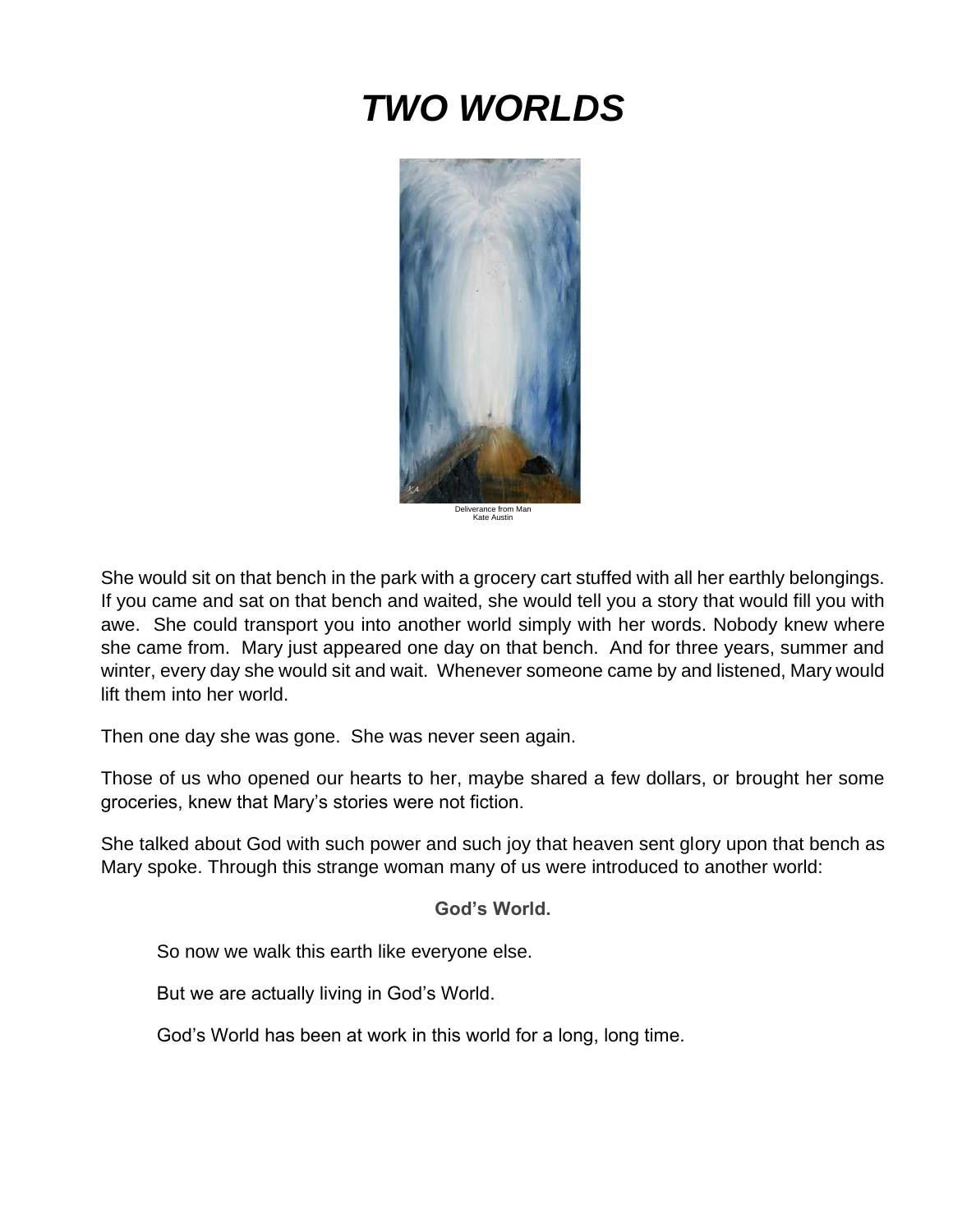#### **Jacob's Ladder**



In his dream he saw a ladder rising up to heaven with angels swiftly moving up and down upon it. From far above Jacob heard the voice of God speaking directly to him.

When he awoke, Jacob was terrified. "This is none other than the house of God, this is the gate of heaven!"

That night, the old world of Jacob the cheater vanished. Jacob was now in God's World where he would learn what it's like to be cheated again and again the way he cheated his brother, Esau.

Yet Jacob would be watched over, protected and blessed by God for the rest of his days.

God's World is a mystery. It seems to come and go like those angels on the heavenly ladder.

God's World is the Reality behind everything that happens on this troubled earth.

God's World remains mostly hidden until "the appointed time".

But God's World is already at work among us.

### **Daniel's Prophecy**

Daniel revealed God's World to King Nebuchadnez'zar long ago.

"You saw, O king, and behold, a great image. This image, mighty and of exceeding brightness, stood before you, and its appearance was frightening."



This world, with its movers and shakers is the terrifying image. It appears to have great power and glory.

But its days are numbered.

"The head of this image was of fine gold, its breast and arms of silver, its belly and thighs of bronze, its legs of iron, its feet partly of iron and partly of clay."

Observe those feet of iron mixed with clay.

At the bottom of all the pomp and glory is weakness.

Its power is a fraud. Its glory is a lie.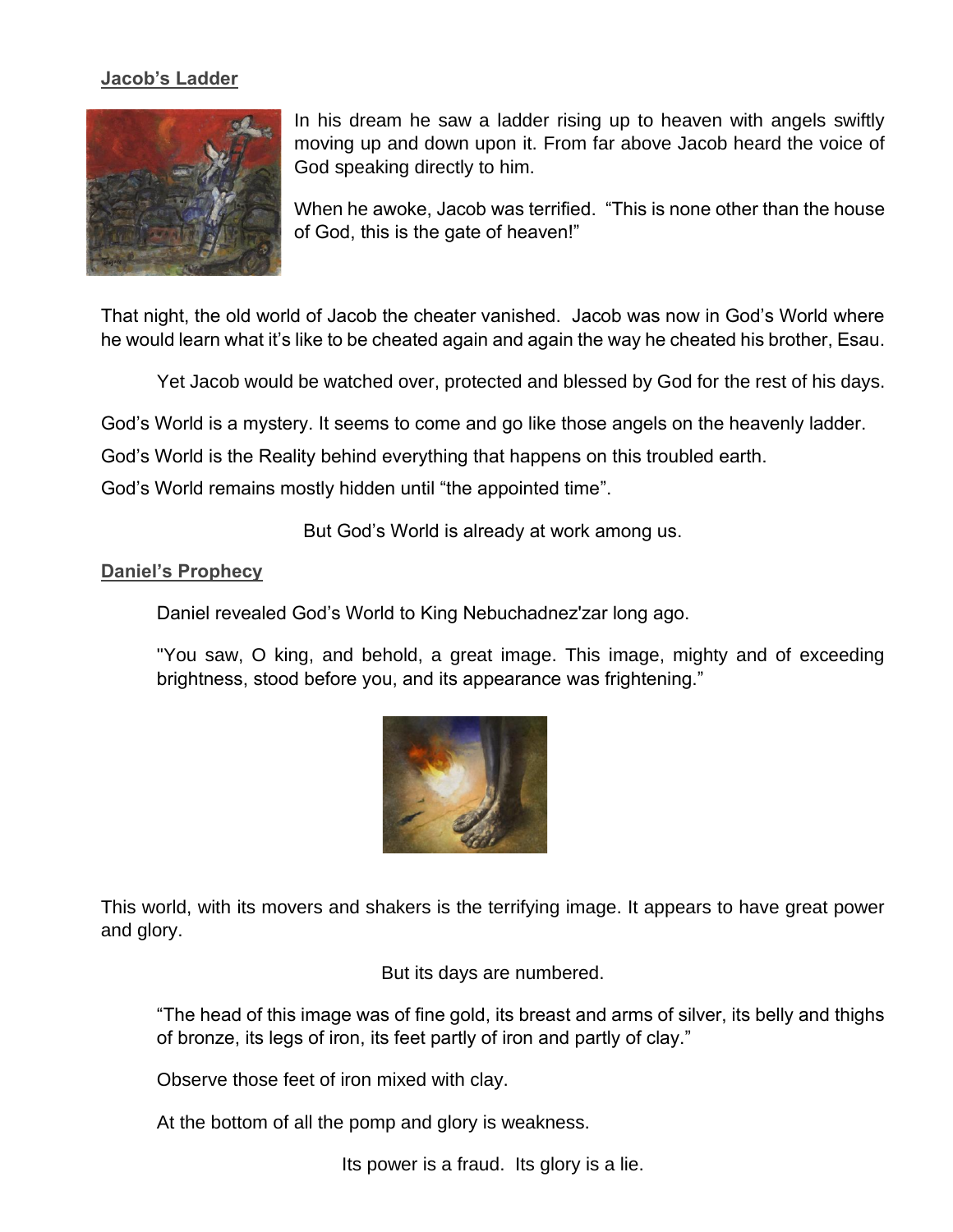*"As you looked, a stone was cut out by no human hand, and it smote the image on its feet of iron and clay, and broke them in pieces; then the iron, the clay, the bronze, the silver, and the gold, all together were broken in pieces, and became like the chaff of the summer threshing floors; and the wind carried them away, so that not a trace of them could be found.*

*But the stone that struck the image became a great mountain and filled the whole earth."*

*Daniel 2* 

**The Stone**

The stone is God's World.

The stone is God speaking.

When Jesus arrives, he is the stone in its final form.

## *"The time is fulfilled, the Kingdom of God is at hand. Repent and believe the good news!"*

*Mark 1*

To the movers and shakers of this world Jesus seems weak.

He possesses no wealth.

He carries no sword.

He commands no army.

Yet the moment Jesus breathes his last on that cross, those feet of iron and clay begin to tremble.

No wonder there's an earthquake!

And when Jesus steps out of his tomb, never to die again, the iron and clay begin to shake.

Another earthquake.

Yes, the image of Nebuchadnez'zar's dream is still standing.

But not for long.

The hour is near when those feet of iron and clay, the gold, silver, bronze and iron, will turn to dust.

Even now God's World is the only world worth living in.

It's the treasure hidden in a field.

It's the mustard seed that will fill the earth.